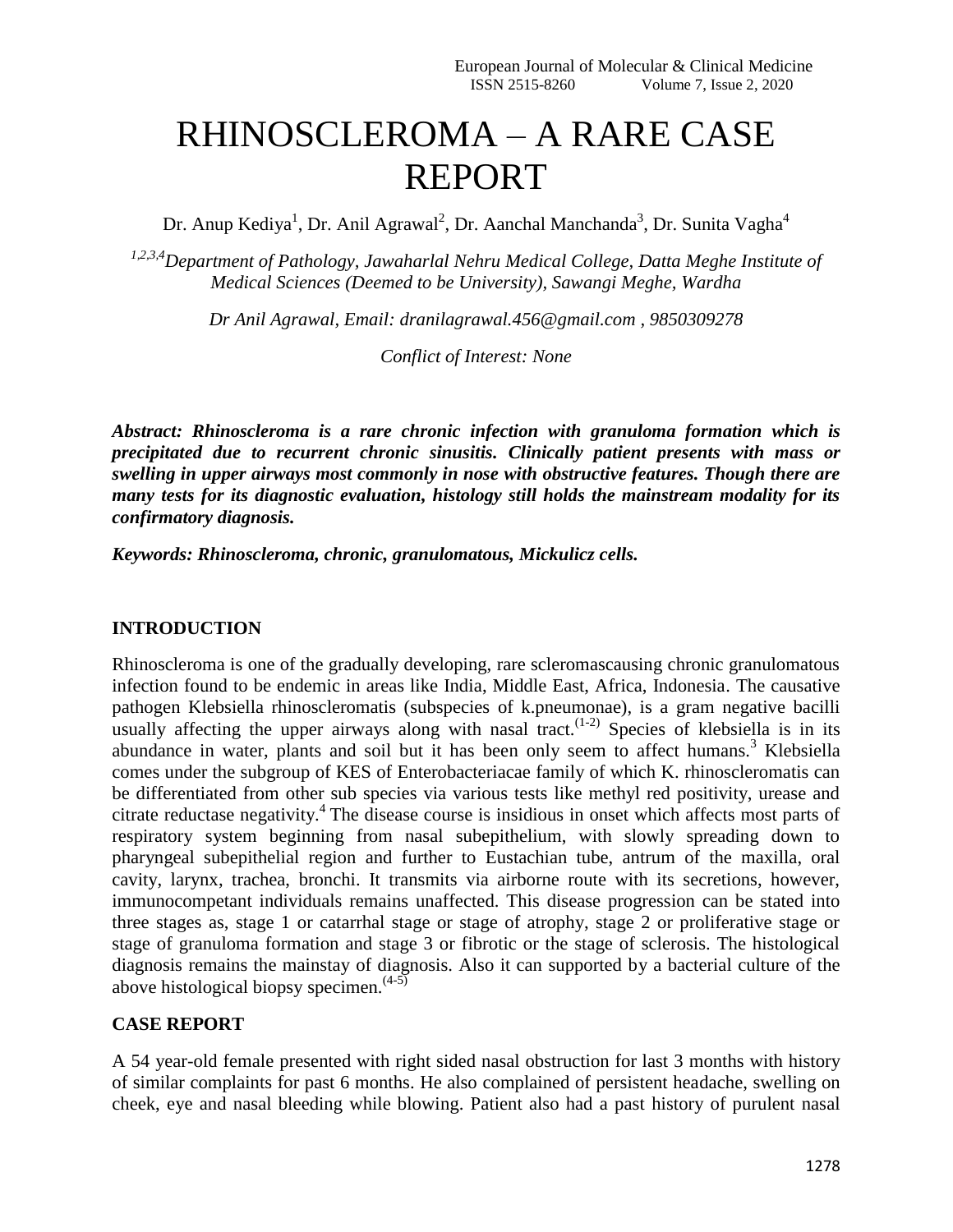discharge. On local examination, mild proptosis in the right eye with nasal deviation to right side was noticed. Anterior rhinoscopy showed right nasal cavity mass which was polypoidal and vascular in nature arising from the lateral wall and pushing septum to the left. Hematological and biochemical investigations was in normal limits. On CT scan, right nasal mass compressing the right maxillary sinus was seen. FNAC was done which showed the presence of foamy macrophages in a background of lymphocytes and plasma cells. Stains for acid fast bacilli(AFB), Grocott's silver methenamine were negative. An occasional gram negative bacillus within the macrophage was seen on gram's stain. Histology for the following excised mass was done to rule out rhinoscleroma.

Histopathological examination showed hyperplasia of the epithelium. The zone beneath it was densely infiltrated by chronic inflammatory cells consisting of lymphocytes, plasma cells, and groups of large vacuolated histiocytes with single or multiple cytoplasmic vacuoles and small centrally or peripherally located nuclei(Mikulicz cells) was seen. Nuclear chromatin was fine with indistinct nucleoli. An occasional cell showed intracellular

gram negative bacilli. Russell bodies were also present. An ill-formed noncaseating granuloma comprising of epithelioid cells and lymphocytes were seen. Microbiological culture showed the exact causative microorganism (*Klebsiella rhinoscleromatis*).

Patient was put on the antibiotics for 1 month after which surgical resection of the mass was done followed by course of antibiotics comprising rifampicin and levofloxacin for 3 months.

# **RESULTS:**



Figure shows a hyperplastic mucosal epithelium with dense, diffuse infiltrate consisting predominantly of plasma cells with many large histiocytes Giant histiocytes with vacuolated cytoplasm (Mikulicz cells) containing gram-negative rods in the cytoplasm.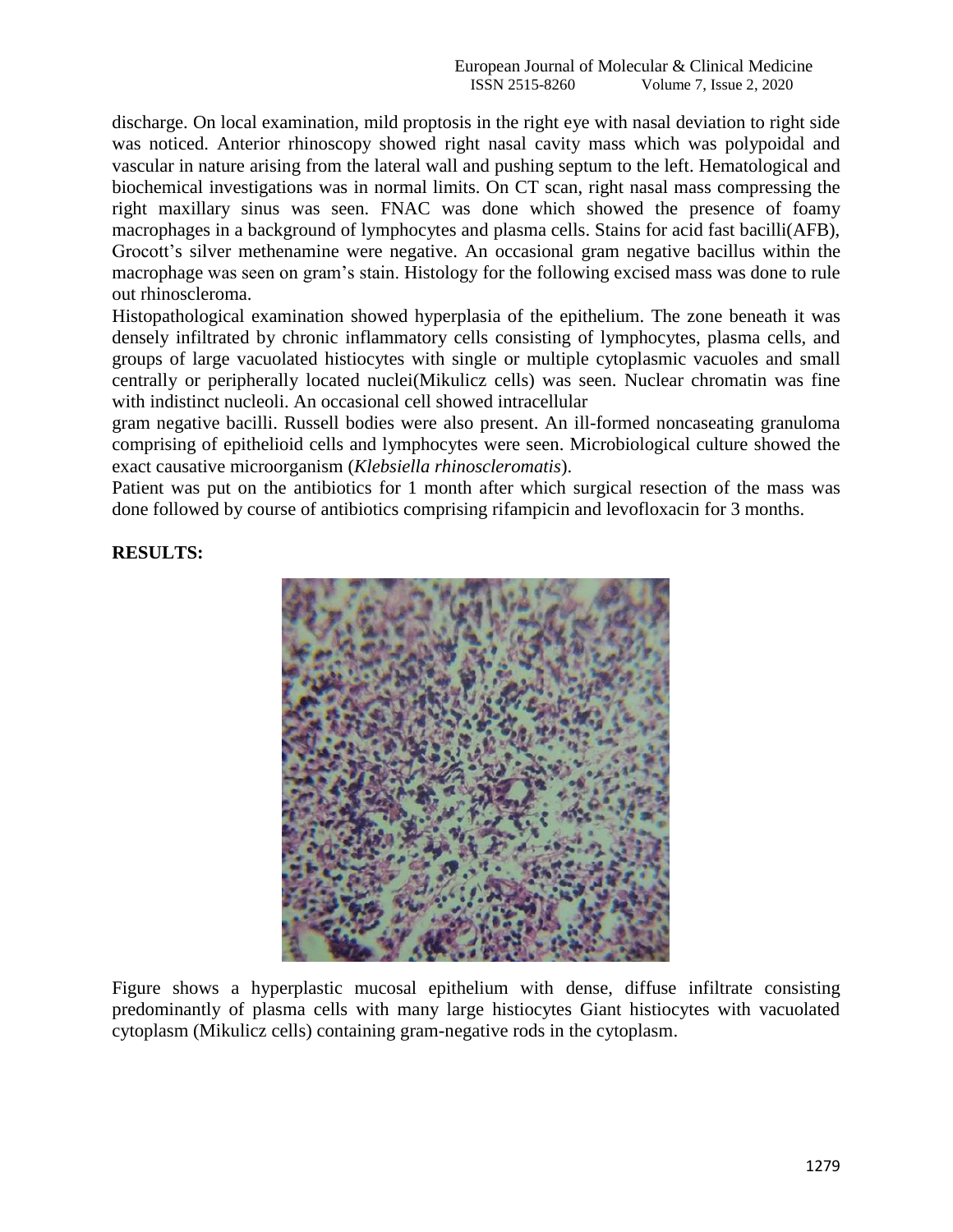## **DISCUSSION**

Rhinoscleroma is a rare chronic granulomatous bacterial infection having an insidious onset and an indolent course usually involving the nose and less commonly involve other areas of upper airway. It has a female preponderance affecting in older age groups between  $3<sup>rd</sup>$  to  $6<sup>th</sup>$  decade. Initially it presents as a recurrent chronic rhinitis with nasal crustations, which if ill-treated goes under frequent remissions and rarely a slowly growing nasal mass. Predisposing factors can be immunocompromised state of the patient as it it doesn't affect healthy individuals.<sup>(1-3)</sup>Clinically, patient can present with any of the three stages of disease progression. First stage being the catarrhal stage which is associated with recurrent sinusitis, running nose lasting for weeks or months where there is polymorphonuclear leukocytic infiltration with granulation tissue. Second stage being the granulomatous phase which is diagnostic phase of rhinoscleroma characterized by formation of mass and tissue destruction. Histologically, this stage comprises of dense lymphocytes, plasma cells, Russell bodies and Mikulicz cells which is pathognomic finding with foamy macrophages and cytoplasmic vacuoles containing klebsiella bacilli within it. Last stage being the sclerotic phase where there is extensive sclerosis and fibrosis with less chronic inflammatory cells and few to occasional Mikulicz cells seen.  $(1,5,6)$  Although histology holds the gold standard diagnostic modality, stains such as Periodic Acid Schiff (PAS), Geimsa, Gram's stain significantly shows presence of klebsiella bacilli in it. Mikulicz cells are the cells having bacilli within the clear cytoplasmic vacuoles.<sup>(4,5)</sup> Bhowate et al reported a case of Rhinoscleroma with involvement of the maxillary sinus, orbital floor, and temporomandibular joint<sup> $(6)$ </sup>. Various studies on related granulomatous lesions of sino-nasal region have been reported by Choudhary et al  $^{(7)}$ , Kandukuri et al  $^{(8,9)}$  and Jain et al $^{(10,11)}$ .

Treatment modality consists of intensive antibiotics with different combinations of it mostly effective in catarrhal stage and surgical resection for the later stages where the mass compresses nearby structures leading to complications.

# **REFERENCES**

- [1] Umphress B, Raparia K. Rhinoscleroma. Archives of Pathology & Laboratory Medicine. 2018;142(12):1533-1536.
- [2] Fawaz S, Tiba M, Salman M, Othman H. Clinical, radiological and pathological study of 88 cases of typical and complicated scleroma. The Clinical Respiratory Journal. 2011;5(2):112-121.
- [3] Fevre C, Almeida A, Taront S, Pedron T, Huerre M, Prevost M et al. A novel murine model of rhinoscleroma identifies Mikulicz cells, the disease signature, as IL-10 dependent derivatives of inflammatory monocytes. EMBO Molecular Medicine. 2013;5(4):516-530.
- [4] de Pontual L, Ovetchkine P, Rodriguez D, Grant A, Puel A, Bustamante J et al. Rhinoscleroma: A French National Retrospective Study of Epidemiological and Clinical Features. Clinical Infectious Diseases. 2008;47(11):1396-1402.
- [5] Zeinab H El-badawy A. Rhinoscleroma: a detailed histopathological diagnostic insight. Int J Clin Exp Pathol. 2015;8(7):8438-45.
- [6] Bhowate, Rahul R., Shirish Degwekar, Shivlal Rawlani, and Surwarna Dangore. "Rhinoscleroma With Involvement of the Maxillary Sinus, Orbital Floor, and